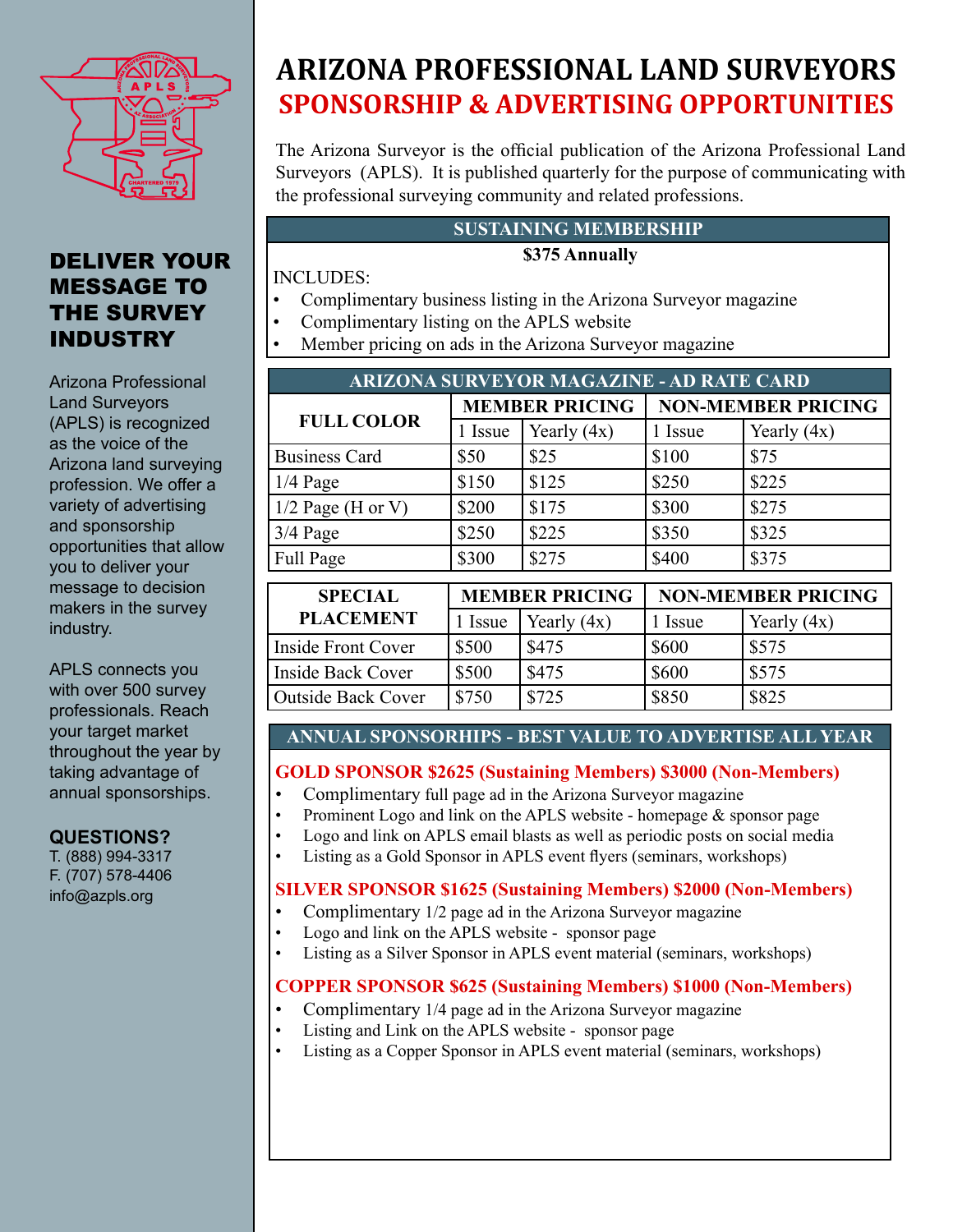

# **ARIZONA PROFESSIONAL SURVEYORS SPONSORSHIP & ADVERTISING CONTRACT**

526 South E Street - Santa Rosa, CA 95404 T. (888) 994-3317 F. (707) 578-4406 E. info@AzPLS.org

## **ADVERTISING/SPONSORSHIP CONTRACT**

| Date                                                                                                                                                                  |                                                           |  |  |
|-----------------------------------------------------------------------------------------------------------------------------------------------------------------------|-----------------------------------------------------------|--|--|
|                                                                                                                                                                       |                                                           |  |  |
|                                                                                                                                                                       | (Advertiser as it should appear in the Advertisers Index) |  |  |
|                                                                                                                                                                       |                                                           |  |  |
|                                                                                                                                                                       |                                                           |  |  |
|                                                                                                                                                                       |                                                           |  |  |
| Phone Cell PHone Cell Phone                                                                                                                                           |                                                           |  |  |
|                                                                                                                                                                       |                                                           |  |  |
|                                                                                                                                                                       |                                                           |  |  |
| For pricing and detail description, please see previous page "Sponosorship & Advertising Opportunities."                                                              |                                                           |  |  |
| $\square$ SUSTAINING MEMBERSHIP $\square$ ANNUAL SPONSORSHIP: $\square$ Gold $\square$ Silver $\square$ Copper                                                        |                                                           |  |  |
| THE ARIZONA SURVEYOR ADVERTSING ONLY<br>$\Box$ Full Page $\Box$ 3/4 Page $\Box$ 1/2 Page (Horizontal) $\Box$ 1/2 Page (Vertical) $\Box$ 1/4 Page $\Box$ Business Card |                                                           |  |  |
| RATE & FREQUENCY<br>□ One Issue Rate □ Annual Rate □ Inside Front Cover □ Inside Back Cover □ Outside Back Cover                                                      |                                                           |  |  |
|                                                                                                                                                                       | PAYMENT INFORMATION                                       |  |  |
| Total: \$                                                                                                                                                             | $\Box$ Check Included $\Box$ Visa $\Box$ MasterCard       |  |  |
|                                                                                                                                                                       |                                                           |  |  |
|                                                                                                                                                                       |                                                           |  |  |
|                                                                                                                                                                       |                                                           |  |  |
| Billing Address_                                                                                                                                                      |                                                           |  |  |